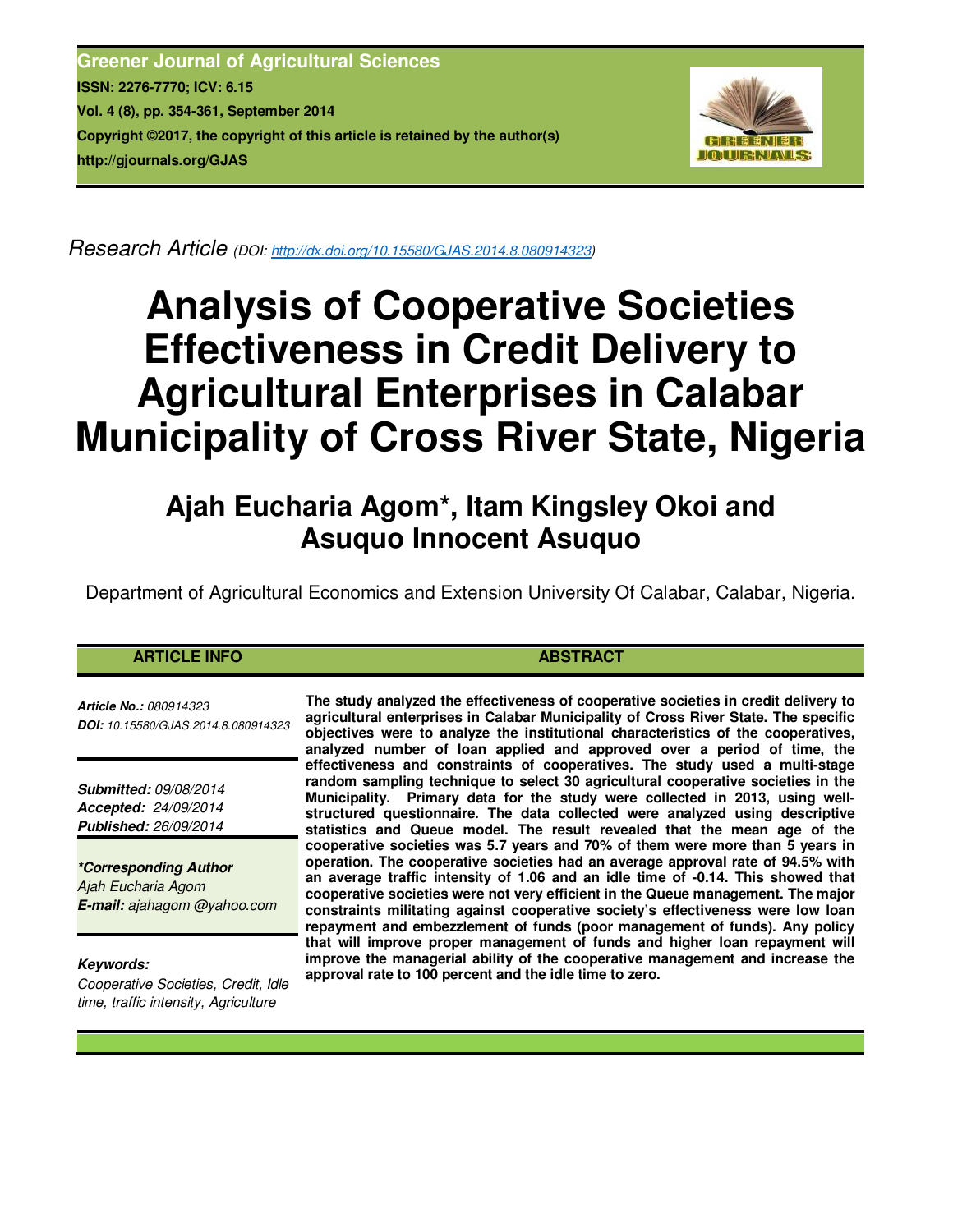# **INTRODUCTION**

In most developing countries (Nigeria inclusive), agriculture dominates their economies. It has been established that about 70 percent of Nigeria's population is engaged in agriculture (Obasi and Agu, 2000) while 90 percent of Nigeria's total food production comes from small farms and 60 percent of the country's population earn their living from these small farms (Oluwatayo *et. al.* 2008 ; Izekor and Alufohai , 2010 and Awotide *et. al.*2011).

However, insufficient credit has emerged the most limiting setback of Agricultural production. This is because capital is the most important input in agricultural production and its scarcity to small scale farmers would lead to a decline in food production, because these small scale farmers account for the bulk of Agricultural produce of the nation.(Oluwatayo, 2008 and Izekor and Alufohai, 2010). The recent occurrence of food importation into the country to make up for the shortfall in food supply is a dangerous indication of the dwindling farm productivity and a warning sign that if the nation continues with business as usual; the prospect of food security will be bleak for millions of people (Nweze, 2003).

 One of the major problems of Agricultural development in Nigeria is that of developing appropriate organizations and institutions to develop, mobilize and induce members of the rural sector to a greater productive effort (ICA, 2010). As such farmers who are characterized by low income, low resource utilization, small farm holdings and scattered nature of farmland, find it difficult to pull their resources in order to raise their farm income and substantially improve their living conditions. Thus, the recognition of credit as a powerful instrument for the reduction of poverty in the developing countries especially Nigeria cannot be over emphasized.

Access to credit by the rural people has the potential of making the difference between poverty and an economically secured life, as well as improving Agricultural productivity (Zeller and Sharma, 1998). Farm credits are obtainable from either the formal sources which includes banks, and other government-owned institutions or the informal sources which are self-help groups, money lenders, cooperatives and nongovernmental agencies (NGO). (Quereshi, et al 1996). The informal sources of credit is more popular among small scale farmers which may be due to the relative ease in obtaining credit devoid of administrative delay, non-existence of security or collateral, flexibility built into repayment which is against what is obtained in the formal sources. Ojo (1985), observed that the institutional lending system has failed to meet the objective for which they were set up.

According to him, only 15 percent of the trading bank credit to agriculture has been covered. The major short comings of their transactions he observed were due to the inaccessibility of these funds to rural farmers as a result of the bureaucratic procedures and high service cost, which are very difficult for the farmers to meet. The situation have attracted the attention of Nigerian government and this has led the Federal Government of Nigeria to the creation of specialised institutions such as the Nigerian Agricultural and Cooperative bank (NACB) which later translated into the Nigeria Agricultural Cooperative and Rural Development Bank (N.A.C.R.B.D) now named Bank of Agriculture (BOA), to cater for the credit need in the agricultural sector.

In spite of the importance of loan in agricultural production, its acquisition is fraught with a number of problems such as credit ineffectiveness, institutional bottlenecks, bureaucratic procedures, restriction of credit for specific purposes, lack of collateral, as well as disbursement lag (Oyenucheya and Ukoha,2007; Nwachukwu *et al* 2010 and Ajah *et al* 2013).

In such situations cooperatives represent a strong and viable economic alternative; cooperative organization offers the best machinery for reaching the masses of the small scale farmers. (Kareem *et al*, 2012).

The importance of Agricultural cooperatives as an agent of economic empowerment through the channeling of credit to economically disadvantaged persons in the society cannot be overemphasized.

COPAC (2000) has opined that cooperatives have the ability to promote and support entrepreneurial development in farms that are compatible with the principles and objectives of the World Summit for social development held in Copenhagen in 1995. Aryeetey (1996) also recommends cooperatives as a means to tackle loan default problems in farm credit delivery.Through cooperatives, farmers could pool their limited resources to improve Agricultural output and this will enhance socio-economic activities in the rural areas (Alufohai, 2006; Alufohai and Okorosobo 2013).

The increase in the credit needs of the farmers in a perforated economy of the country has made this study timely; several studies had been carried out by Izekor and Alufohai, (2010) and Awotide *et al* (2011) on the effectiveness of cooperative societies in agricultural credit delivery in Ikpoba Okha Local Government Area, Edo State and Ogun State in Nigeria respectively, studies have also been carried out by Alufohai and Okorosobo (2013) on the Assessment of beneficiaries satisfaction of the management of loan contract components by cooperative societies in Edo State Nigeria and Kareem *et al* (2012) on the impact of cooperative societies and capital formation in Ogun State Nigeria. Similarly studies have been carried out by Alufohai and Ahmadu (2005) on Queue Management by Nigerian Agricultural cooperatives and rural Development Bank (NACRDB) in farm credit delivery in Benin branch, Edo State, Nigeria.

 Studies have been carried out by Ndifon (*et al* 2012) in the southern geopolitical of Nigeria on the sustainability of agricultural cooperative societies and Jiji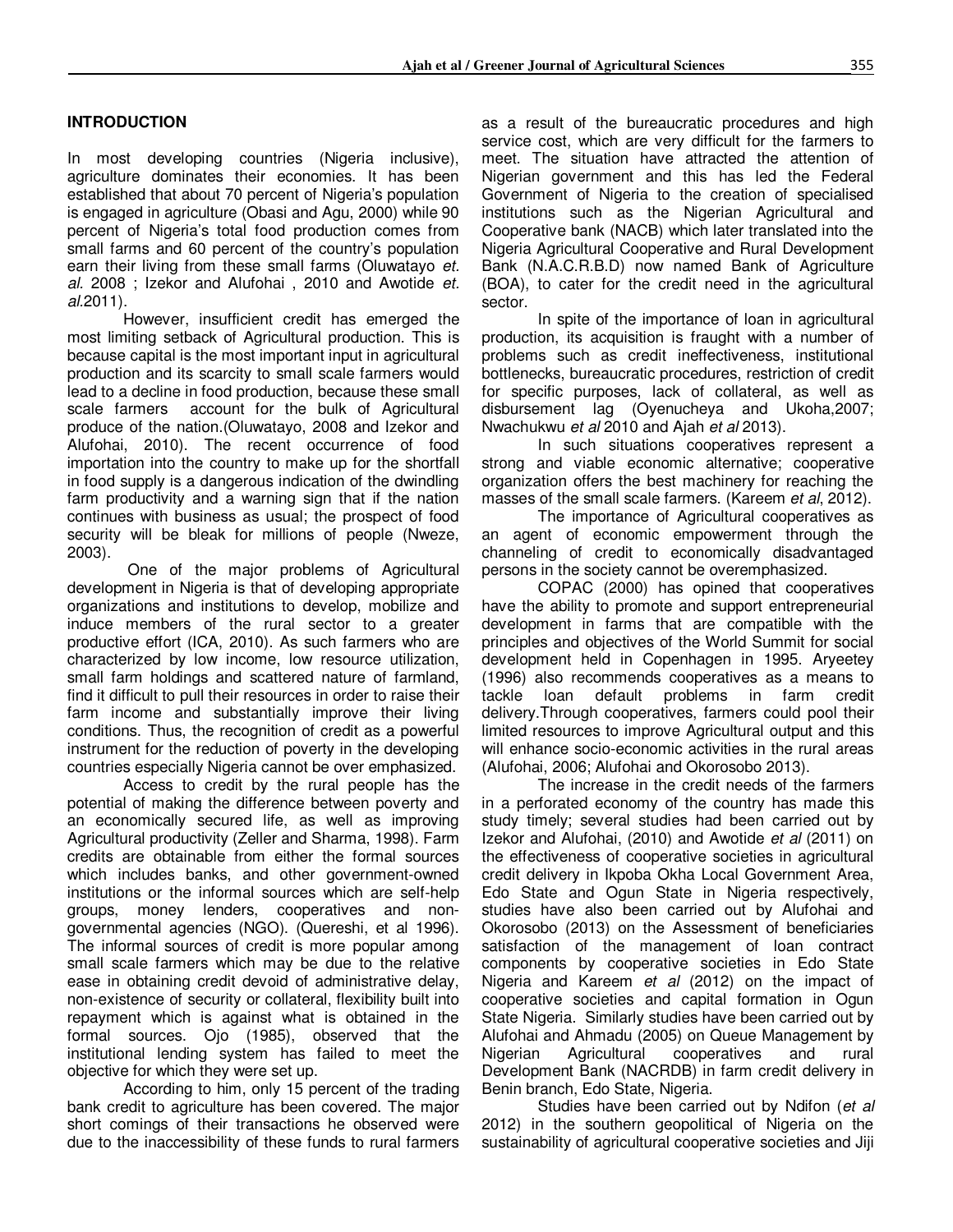(1999) on the constraints of agricultural cooperatives in Cross River State; but there is still a dearth of study on cooperative societies' effectiveness in Cross River State in general and Calabar Municipality in particular.

This study intends to address the following research questions; what are the institutional characteristics of the cooperatives societies; how effective are these cooperative societies in credit delivery to farmers? What are the constraints of cooperative societies?

# **OBJECTIVES OF THE STUDY**

The objectives of the study were to:

- Identify the institutional characteristics of cooperative societies.
- Analyze loan applied and approved over a period of time.
- Analyze the cooperative societies' effectiveness in credit delivery using service rate, idle time, traffic-intensity, and arrival rate.
- Identify the constraints of credit delivery in agricultural cooperatives

#### **Theoretical Framework**

Helmberger and Hoos (1962) can be regarded as having developed the first complete mathematical model of behavior for agricultural cooperatives. Sexton (1995) provides a brief overview of developments in the economic theory of cooperatives in the US prior to Helmberger and Hoospaper, Sexton (1984) considered their paper as "a land mark in the economic theory of cooperatives".

Helmberger and Hoos (1962) used the neoclassical theory of the firm to develop short-run and long-run models of cooperatives (including behavioural relations and position of equilibrium for a cooperative and its members under different sets of assumptions) using traditional marginal analysis. In their model, the cooperative optimization objective is to maximize benefits to members by maximizing "the per unit value or average price by distributing all earnings back to members in proportion to their patronage volume or use (Torgerson et al 1998). Sexton (1995) regards this "landmark" paper so highly because (1) the (correct) analysis of cooperative and member behaviour is based on these characteristics; the model set the stage for further advancement in cooperatives with his conception of the cooperative as a form of vertical integration, and his focus on the structural and functional relationships of members (the principals) to their cooperative marketing organization (the agent). His model was later refined by Phillips (1953) and Aresvick (1955).

# **STUDY AREA**

The research focused on Calabar Municipality of Cross River State; the geographical location of Calabar is latitude  $4^0$ 58N and longitude  $8^0$ 17E. It lies on the peninsula below the Calabar and great Kwa Rivers. It is bounded to the North by Akamkpa Local Government Area, to the South by Calabar South Local Government Area, it is further bounded to the East by Akpabuyo Local Government Area and finally to the West by Odukpani Local Government Area. It has a land mass of  $604 \text{km}^2$  (233sqm) and an elevation of 32m (105ft); average temperature of 26.1<sup>o</sup>C and rainfall between 2500 – 3,050mm and relative humidity 58%. It was formerly known as Atakpa; Calabar is the capital of Cross River State; it comprises of several towns like Akim, Ikot Ansa, Ikot Ishie, Kasuk Clan, etc. They speak mainly Qua language, Efik and Abakpa; with a population of 318,099 (N.P.C – 2006) and increases every year. The people are not mainly farmers but cultivate cassava, maize, plantain, banana and huge variety of vegetables; they also possess a large chunk of civil servants. Calabar Municipality is also a notable tourist destination with the Tinapa resort, Marina resort, Slave museum etc.

# **METHODOLOGY**

#### **Population of study**

The population of the study comprises of all registered Agricultural cooperative societies in Calabar Municipality of Cross River State.

#### **Sampling Technique and Sample Size**

The first stage was the identification of all the registered agricultural cooperative societies in Calabar Municipality from the Ministry of Social Welfare and Rural Development. The second stage was the random selection of 30 (75%) agricultural cooperative societies from the total number of registered cooperatives in Calabar Municipality which was 40.

#### **Method of data collection and analysis**

Data for the study was collected using a well-structured questionnaire administered to respondents who were cooperative officials and were involved in cooperative activities.

The analysis involved the use of descriptive statistics such as, frequency count, mean percentages as well as the Queue model.

#### **The Queue Theory**

The Queue is a waiting line; it is an array of items waiting to be served. The Queue model is usually employed to determine the effectiveness of the performance of an organization (Olayemi and Onyenwaku, 1999). The Queue model was used to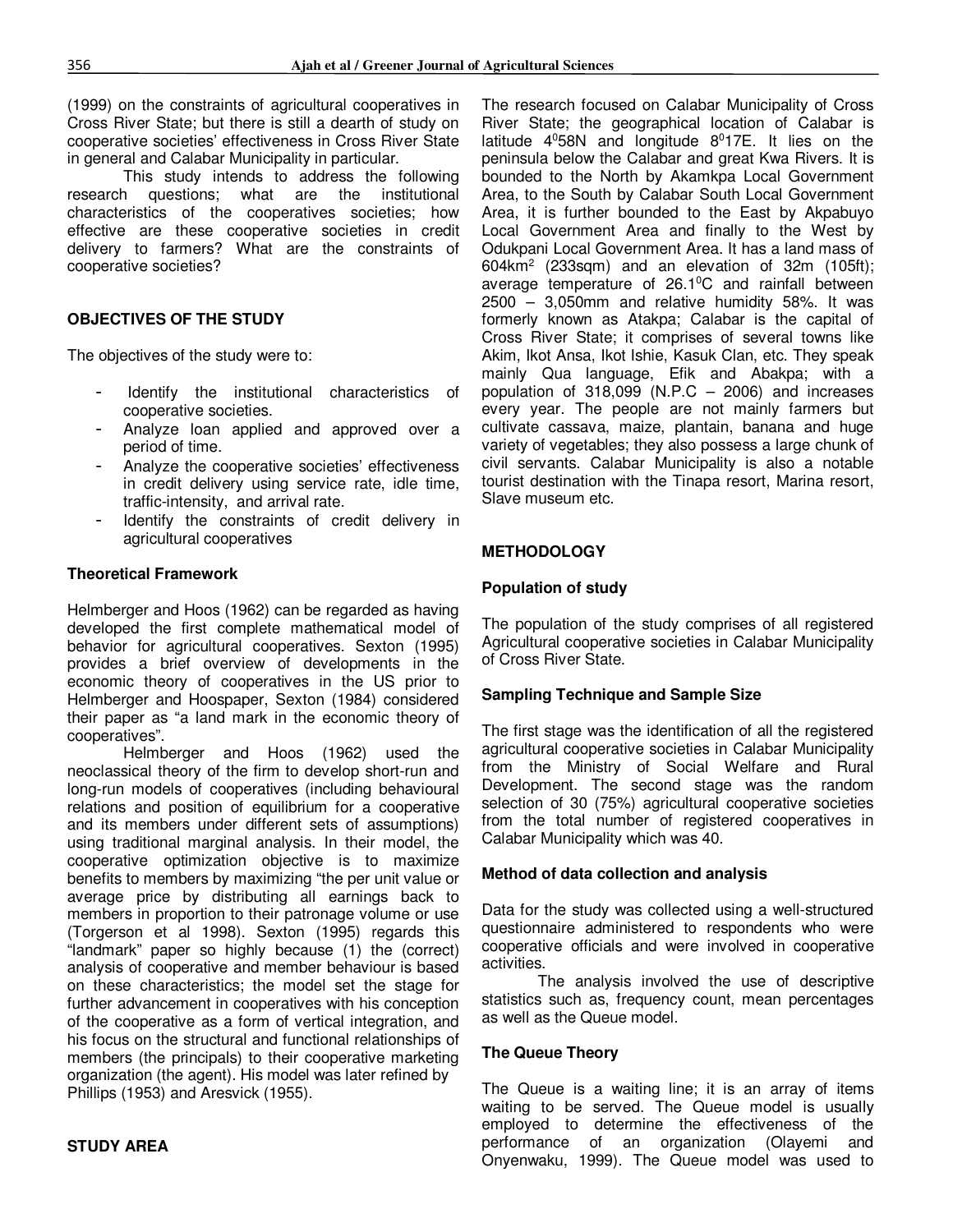determine the arrival rate of loan request, the service rate, the idle time and the traffic intensity of cooperative societies. These were computed using the formulae in equations 1 – 4 following Omotosho (2002), Alufohai and Ahmadu (2005), Izekor and Alufohai (2010). Olayemi and Onyenwaku (1999), Awotide et al (2011) and Webster (1992).

Arrival rate = Number of arrival **Time the set of the ST**ime of the STIME of the STIME of the STIME of the STIME of the STIME of the STIME of the STIME of the STIME of the STIME of the STIME of the STIME of the STIME of the STIME of the STIME of the STIME  $(1)$ Service rate = Number served the state of the state of  $\mathsf{Time}$  . The state of  $\mathsf{F}$  ------ (2) Traffic intensity  $=$  Arrival rate Service rate (3) Idle time  $= 1$ - Traffic intensity - - - - - - (4)

The arrival rate depicts the number of loan request per year, the service rate represent the number of application accepted, considered and loan actually provided. Idle time refers to the period when no

application was attended to, even when they had been submitted. Efficiency in Queue – management is achieved when the traffic intensity is unity that is arrival rate is equal to service rate and idle time is zero.

# **RESULTS AND DISCUSSION**

#### **Institutional Characteristics of the Cooperative Societies**

Table 1 revealed that the mean age of the cooperative societies was 5.7 years and 70% of them were more than 5 years in operation. Average membership at inception was 14 and 80% of the cooperative societies had 10 or more members at inception. Interestingly, 30% of the cooperative membership presently has grown to 40 or more members. The results revealed that all cooperative societies have motivational packages that could entice more members. Some of the cooperatives were also gender sensitive like the"JESBIE" women, "WAELE" women and "TIRELESS" women Farmers cooperative societies (table 3).

All the Cooperatives were registered at the state level. The cooperatives were involved in crop production, livestock production, fisheries, agricultural marketing and farm inputs supply (table 2).

| Table 1: Dominance Factor for Some Cooperative society Characteristics |  |  |
|------------------------------------------------------------------------|--|--|
|                                                                        |  |  |

| S/N            | Characteristics                             | Mean | Minimum | Maximum | Dominance factor                                                              |
|----------------|---------------------------------------------|------|---------|---------|-------------------------------------------------------------------------------|
| $\mathbf{1}$   | Age of cooperative                          | 5.7  | 4       | 8       | cooperative<br>70% of the<br>societies were more than 5<br>years old.         |
| $\overline{2}$ | Membership<br>at<br>inception               | 14   | 10      | 23      | 80% of the cooperative society<br>had 10 or more members at<br>inception      |
| $\mathbf{3}$   | Membership now                              | 37.7 | 29      | 48      | 30% of the<br>cooperative<br>societies had 40.05<br>more<br>members presently |
| $\overline{4}$ | Availability<br>Οf<br>motivational packages |      |         |         | All cooperative societies had<br>motivational packages.                       |

Source: Field Survey 2013

|  |  |  | Table 2: Types of Agricultural Cooperatives |
|--|--|--|---------------------------------------------|
|--|--|--|---------------------------------------------|

| S/N | <b>Type of Agric.</b><br>Cooperative | <b>Frequency</b> | Percentage | <b>Registration Level</b> |
|-----|--------------------------------------|------------------|------------|---------------------------|
|     | Marketing                            |                  | 10.00      | <b>State</b>              |
| 2   | Livestock<br>production              | 14               | 46.67      | <b>State</b>              |
| 3   | <b>Fisheries</b>                     |                  | 13.33      | <b>State</b>              |
| 4   | Farm input supply                    |                  | 13.33      | <b>State</b>              |
| 5   | Crop production                      |                  | 16.67      | <b>State</b>              |
|     | Гоtal                                | 30               | 100        |                           |

Source: Field Survey 2013

Table 3 showed the minimum and maximum loan amount granted by the cooperative societies. Results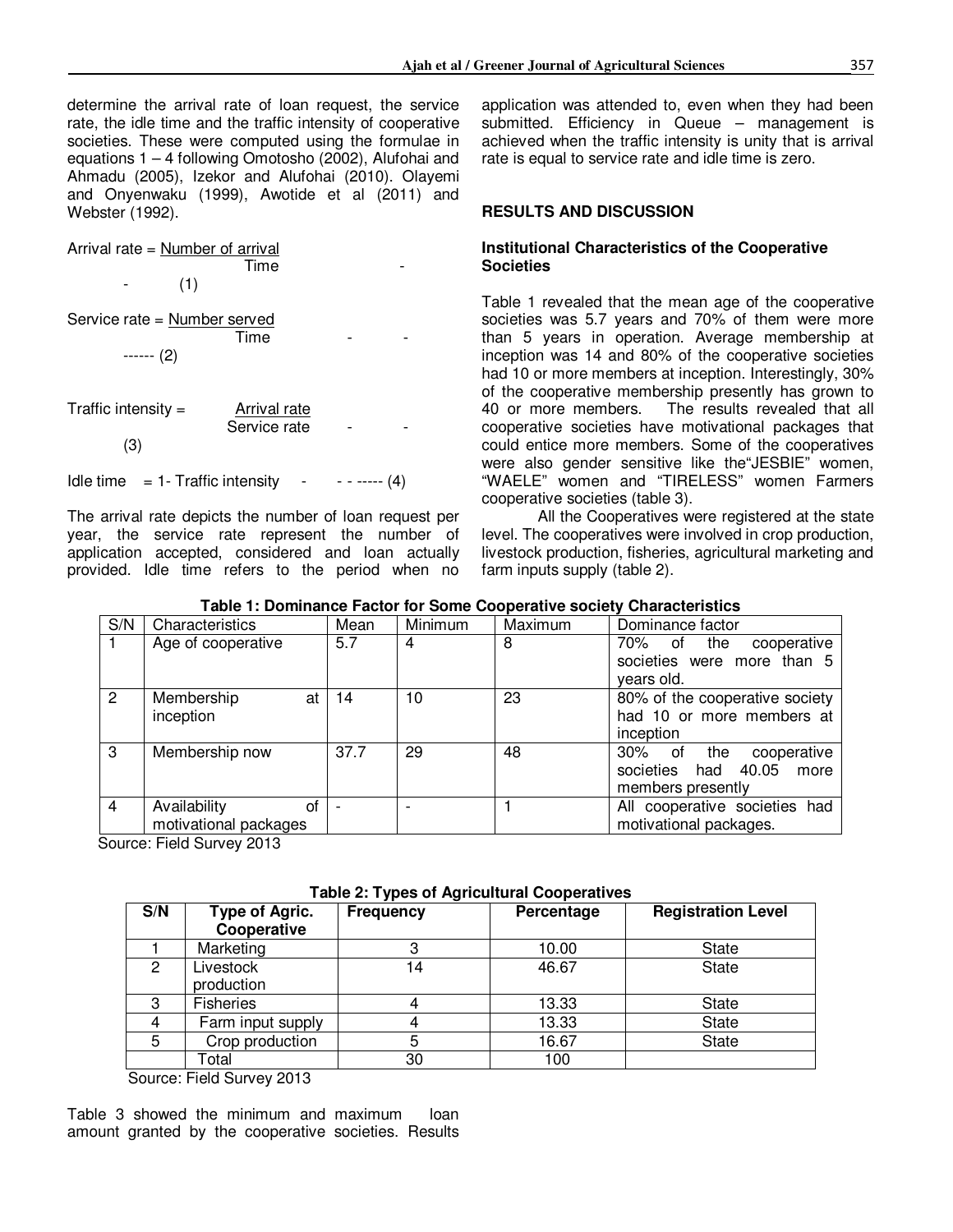revealed that the average minimum and maximum loan amount granted were 17,933 and 333,333 Naira respectively.

| S/N             | <b>NAME OF COOPERATIVE</b>      | Table 3. Allioditt of Edall Disputsement actuss Cooperative Societies<br><b>MINIMUM in N</b> | <b>MAXIMUM in N</b> |
|-----------------|---------------------------------|----------------------------------------------------------------------------------------------|---------------------|
| 1               | Jesbie women farmers            | 20,000                                                                                       | 200,000             |
|                 | cooperative                     |                                                                                              |                     |
| $\overline{2}$  | Unicem staffs farmers MPCS      | 20,000                                                                                       | 1,000,000           |
| $\overline{3}$  | <b>ROF-FMPCS</b>                | 20,000                                                                                       | 200,000             |
| $\overline{4}$  | Ebek and Ebek FMPCS             | 10,000                                                                                       | 2,000,000           |
| $\overline{5}$  | Farm supplies and development   | 20,000                                                                                       | 100,000             |
|                 | <b>MPCS</b>                     |                                                                                              |                     |
| 6               | Gladsimo FMPCS                  | 18,000                                                                                       | 400,000             |
| $\overline{7}$  | <b>ARIYONG FMPCS</b>            | 20,000                                                                                       | 150,000             |
| 8               | <b>Tovic farmers MPCS</b>       | 15,000                                                                                       | 200,000             |
| 9               | Unique love farmers cooperative | 20,000                                                                                       | 400,000             |
|                 | society                         |                                                                                              |                     |
| 10              | <b>Assurance FMPCS</b>          | 20,000                                                                                       | 1,000,000           |
| 11              | <b>Christian FMPCS</b>          | 18000                                                                                        | 200,000             |
| $\overline{12}$ | <b>Waele Women FMPCS</b>        | 15000                                                                                        | 200000              |
| 13              | <b>Charol Concepts FMPCS</b>    | 20000                                                                                        | 100000              |
| 14              | Weda 10 FMPCS                   | 20000                                                                                        | 200000              |
| 15              | Love 2kg FMPCS                  | 20000                                                                                        | 100000              |
| 16              | Ane-Areh FMPCS                  | 20000                                                                                        | 100000              |
| $\overline{17}$ | God's Favour FMPCS              | 10000                                                                                        | 200000              |
| $\overline{18}$ | <b>ECM Terminal FMPCS</b>       | 15000                                                                                        | 100000              |
| 19              | <b>Life Expansion FMPCS</b>     | 20000                                                                                        | 200000              |
| 20              | <b>ArenaFMPCS</b>               | 17000                                                                                        | 300000              |
| 21              | <b>Cedci FMPCS</b>              | 20000                                                                                        | 100000              |
| 22              | <b>Gosi FMPCS LTD</b>           | 20000                                                                                        | 100000              |
| $\overline{23}$ | <b>Tireless Women FMPCS</b>     | 10000                                                                                        | 200000              |
| $\overline{24}$ | <b>Cash Aid FMPCS</b>           | 18000                                                                                        | 150000              |
| $\overline{25}$ | <b>Christian Brothers FMPCS</b> | 15000                                                                                        | 200000              |
| $\overline{26}$ | <b>Expert Ethics FMPCS</b>      | 20000                                                                                        | 400000              |
| $\overline{27}$ | <b>Living Fountains FMPCS</b>   | 20000                                                                                        | 200000              |
| 28              | <b>Great Divine FMPCS</b>       | 20000                                                                                        | 700000              |
| 29              | <b>Archi-Foundation FMPCS</b>   | 17000                                                                                        | 100000              |
| 30              | Anachi FMPCS                    | 20000                                                                                        | 300000              |
|                 | Total                           | 538,000                                                                                      | 10,000,000          |
|                 | Mean                            | 17,933                                                                                       | 333333              |

# **Table 3: Amount of Loan Disbursement across Cooperative Societies**

Source: Field Survey 2013

**N/B: One US Dollar is Equivalent to One Hundred and Sixty Naira (1:160).** 

#### **ANALYSIS OF LOAN APPLICATION AND APPROVAL**

The study revealed that an average of 29 loan application were received in 2006 and 27 were approved giving an approval rate of 93.15%. 355, 346 ,362 and 375 loan application were received , while 342, 326, 338 and 357 were approved for 2010, 2011, 2012 and 2013 respectively, giving an approval rate of 96.3%, 94.2%,93.9% and 95.2% respectively. In all, the cooperative societies received a total of 1999 loan applications and approved 1891 within the period of eight years giving an overall approval rate of 94.5% (table 4). An indication that farmers had good access to cooperative loans.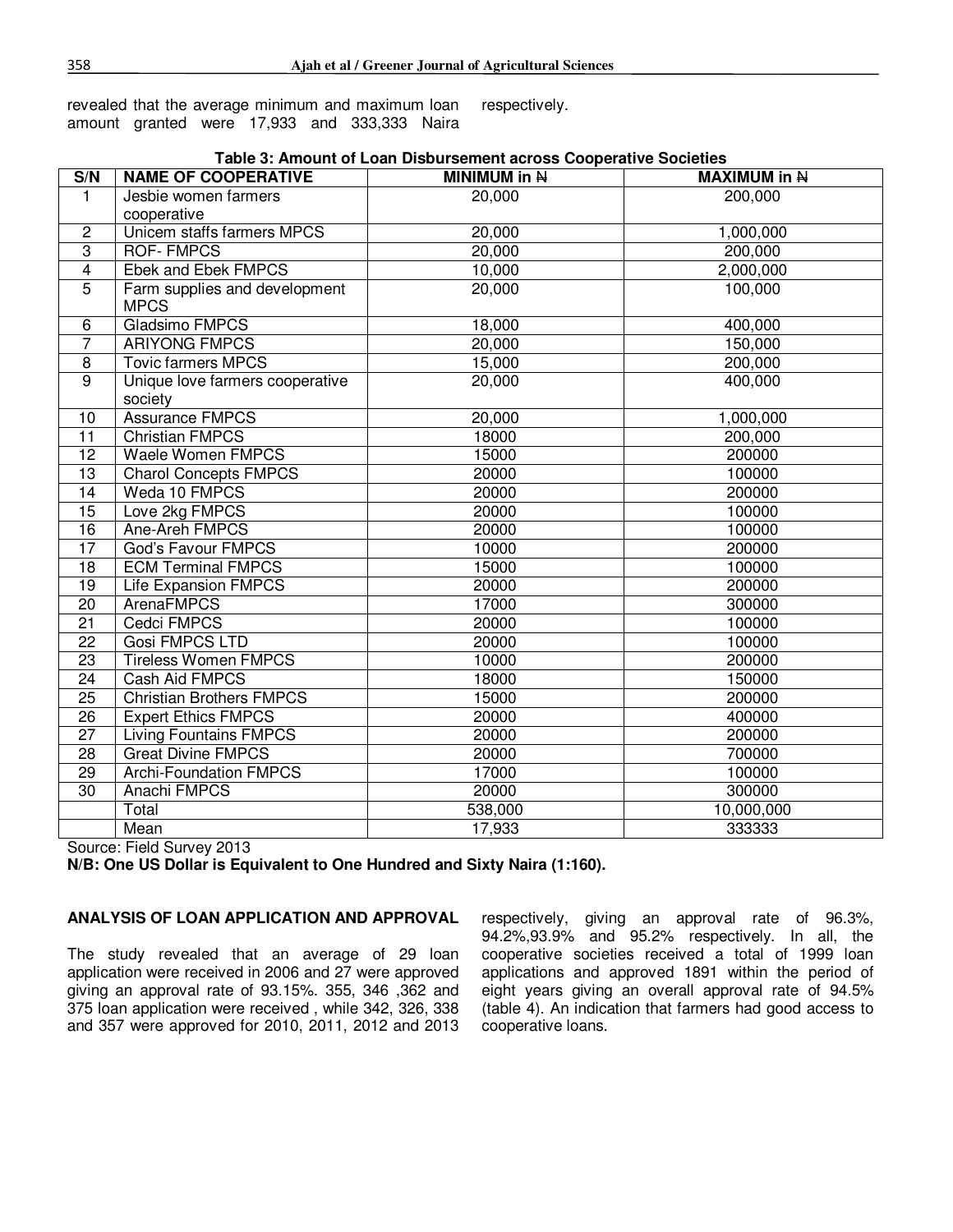| Year  | Average number of<br>application | Average number of<br>approval | <b>Approval rate</b> |
|-------|----------------------------------|-------------------------------|----------------------|
| 2006  | 29                               | 27                            | 93.15                |
| 2007  | 60                               | 54                            | 90%                  |
| 2008  | 190                              | 181                           | 95%                  |
| 2009  | 282                              | 266                           | 94.3%                |
| 2010  | 355                              | 342                           | 96.3%                |
| 2011  | 346                              | 326                           | 94.2%                |
| 2012  | 362                              | 338                           | 93.3%                |
| 2013  | 375                              | 357                           | 95.2%                |
| Total | 1999                             | 1891                          | 94.55%               |

| Table 4: Average Number of Loan Application and Loan Approval |
|---------------------------------------------------------------|
|                                                               |

Source: Field Survey 2013

#### **EFFECTIVENSS OF THE COOPERATIVE SOCIETIES**

The study (table 5) revealed that cooperatives had an average arrival rate of 2 and service rate of 2 for the year 2006 depicting that 2 loan requests were received and 2 of them were considered, approved and loan disbursed, showing that the service rate was the same as the arrival rate. Also, in the year 2007 the arrival rate of 5 and service rate was 5 with a traffic intensity of 1.00 and an idle time of 0.00 indicating that cooperative societies were effective in their credit delivery function in years 2006 and 2007 respectively. In years 2010, 2011, 2012 and 2013 the arrival rates were 30, 29, 30 and 31 with their corresponding service rates of 29, 27, 28, and 30 respectively. Indicating that the service rate was not in accord with the loan request, and their traffic intensities were 1.03, 1.07, 1.07 and 1.03 respectively and their corresponding idle time were -0.03, -0.07, -0.07 and -0.03. This showed that there is need for improvement in credit delivery. The overall results showed that the cooperative were not very effective and efficient in the queue management because the idle time was not zero (-0.04) and the traffic intensity was more than one (1.04) therefore were not very efficient in credit delivery because the approval rate was less than 100%. This result is in line with the study of Awotide et al (2011), and Alufohai and Ahmadu (2005) and contrary to the work done by Izekor and Alufohai (2010) which opined that cooperative societies were effective in their credit delivery function.

| Year         | <b>Arrival rate</b> | Service rate | <b>Traffic intensity</b> | <b>Idle time</b> |
|--------------|---------------------|--------------|--------------------------|------------------|
| 2006         |                     |              | 1.00                     | 0.00             |
| 2007         |                     | э            | 1.00                     | 0.00             |
| 2008         | 16                  | 15           | 1.06                     | $-0.06$          |
| 2009         | 24                  | 22           | 1.09                     | $-0.09$          |
| 2010         | 30                  | 29           | 1.03                     | $-0.03$          |
| 2011         | 29                  | 27           | 1.07                     | $-0.07$          |
| 2012         | 30                  | 28           | .07                      | $-0.07$          |
| 2013         | 31                  | 30           | 1.03                     | $-0.03$          |
| <b>Total</b> | 167                 | 158          | 8.35                     | $-0.35$          |
| Average      | 21                  | 20           | 1.04                     | $-0.04$          |

#### **Table 5: Arrival rate; Service rate, Traffic Intensity and Idle Time**

Source: Data Analysis 2013

#### **CONSTRAINT OF COOPERATIVE SOCIETIES IN CREDIT DELIVERY**

Previous studies have shown that cooperatives carry out the function of credit delivery to farmers but there is ample evidence that farmers face difficulties in obtaining credit and problem of sourcing for capital still lingers on (Ndifon *et al,*2012). The study on table 6 revealed that 70% of the cooperative societies sited the problems of

loan repayments, embezzlement of funds and insincerity of members as being a major set-back. While 20% of them frowned that inadequate finance and government policy has been a limiting factor of cooperatives. The study further revealed that the problem of conflict of interest and illiteracy of members were some of the constraints (10%) militating against cooperative societies' effectiveness.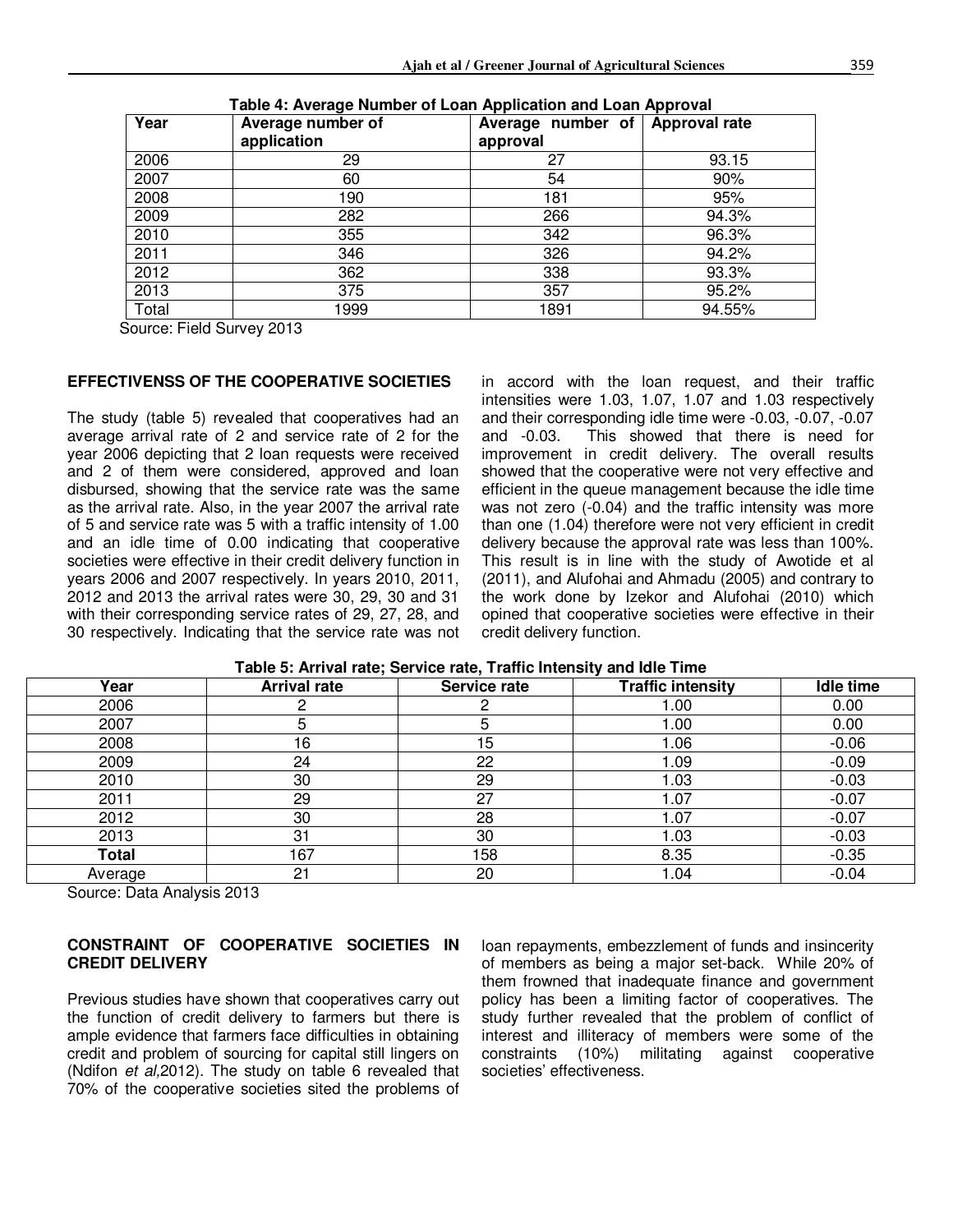| Problems of            | Frequency | ℅   |
|------------------------|-----------|-----|
| cooperative            |           |     |
| Loan repayment         | 21        | 70% |
| Embezzlement           | 21        | 70% |
| Insincerity of members | 21        | 70% |
| Inadequate finance     | 6         | 20% |
| Government policy      | 6         | 20% |
| Conflict of interest   | 3         | 10% |
| Illiteracy             | 3         | 10% |

**Table 6: Constraint of Cooperative Societies Effectiveness in Credit Delivery** 

Source: Field Survey 2013

**Note: Number exceeded 30 due to multiple responses** 

#### **CONCLUSION AND RECOMMENDATIONS**

Based on the evidence presented in this study, we concluded that cooperative societies were not very effective and efficient in credit delivery. However, there is room for improvement because the approval rate was 94.5%, the overall idle time was -0.04 and the traffic intensity was 1.04 instead of 1.

It was recommended that loan repayment problem could be avoided if the co-operatives have welltrained personnels to accurately screen prospective loan applications and subsequent loan approval.

The project that needs financial assistance must be inspected before its final appraisal and evaluation. Central banks should ensure that enough funds are made available to the cooperative societies.

Any policy geared towards improving loan repayment capacity, capital base and increasing the managerial ability of the cooperatives will go a long way to increase the approval rate to 100%.

# **COMPETING INTEREST**

There are no competing interests in this article.

# **AUTHORS' CONTRIBUTION**

All the authors jointly carried out the study and agree with the terms of publication

# **REFERENCES**

- Ajah EA, EO Eyo and SO Abang, (2013). Repayment Performance among Cassava and Yam Farmers under Nigerian Agricultural Bank Smallholder Loan Scheme in Cross River State Nigeria.*British Journal of Economics, Management & Trade 3(4): 453-467, 2013*
- Alufohai, GO and Okorosobo TJ, (2013).An Assessment of Beneficiaries' Satisfaction on the Mangement of Loan Contract Components by Farmers Cooperative Societies in Edo State , Nigeria . *International*

*Journal of Agricultural Management and Development* 

- Alufohai GO, (2006). Sustainability of farm credit delivery by cooperatives and NGO's in Edo and Delta state, Nigeria, *Educational Research and Reviews* 1(8): 262 – 266.<br>Alufohai GO
- and Ahmadu J, (2005). Queue Management by Nigerian Agricultural cooperatives and rural Development Bank (NACRDB) in farm credit delivery: The case of Benin branch, Edo State, Nigerian.
- Aryeetey, T, (1997). "Rural Finance in Africans": Institutional development and Access for the poor. In: M. Bruno, B. Pleskovic (Eds) programe of the annual word bank competence on Development Economic. Washington Dc.
- Aresvick, O, (1955). Comments on 'Economic nature of the cooperative association.' *Journal of Farm Economics 37:140-4.*
- Awotide, DO, JOY Aihonsu, AH Adekoya, (2011). Cooperative society's effectiveness in credit delivery for agricultural enterprises in North Local Government in Ogun State Nigeria.*Asian journal of Business and Management*
- Committee for the Promotion and Advancement of Cooperatives,(COPAC)(2000).The Contribution of cooperatives to Employment Promotion. Paper Presented at the International Day of Cooperatives,Geneva.www.cpacgva.org retrievedSept3, 2008.
- Helmberger, P, and Hoos, S, (1962). Cooperative Enterprise and Organization Theory. *The American Economic Review*, 44(2), pp. 275-290. *Economics*, 83(5), pp. 1266-1272.
- HeImberger, PG, (1964). Cooperative enterprise as a structural dimension of farm markets. *Journalof Farm Economics 46:603-17.*
- International Cooperative Alliance ICA, (1995). Report of the Centennial Congress of the ICA, Geneva, Switzerland,October.
- Ijere, MO, (1981). The Prospect of employment creation through Cooperatives inNigeria. Nigeria Journal of Rural Development and Cooperative studies, 2:77- 78.